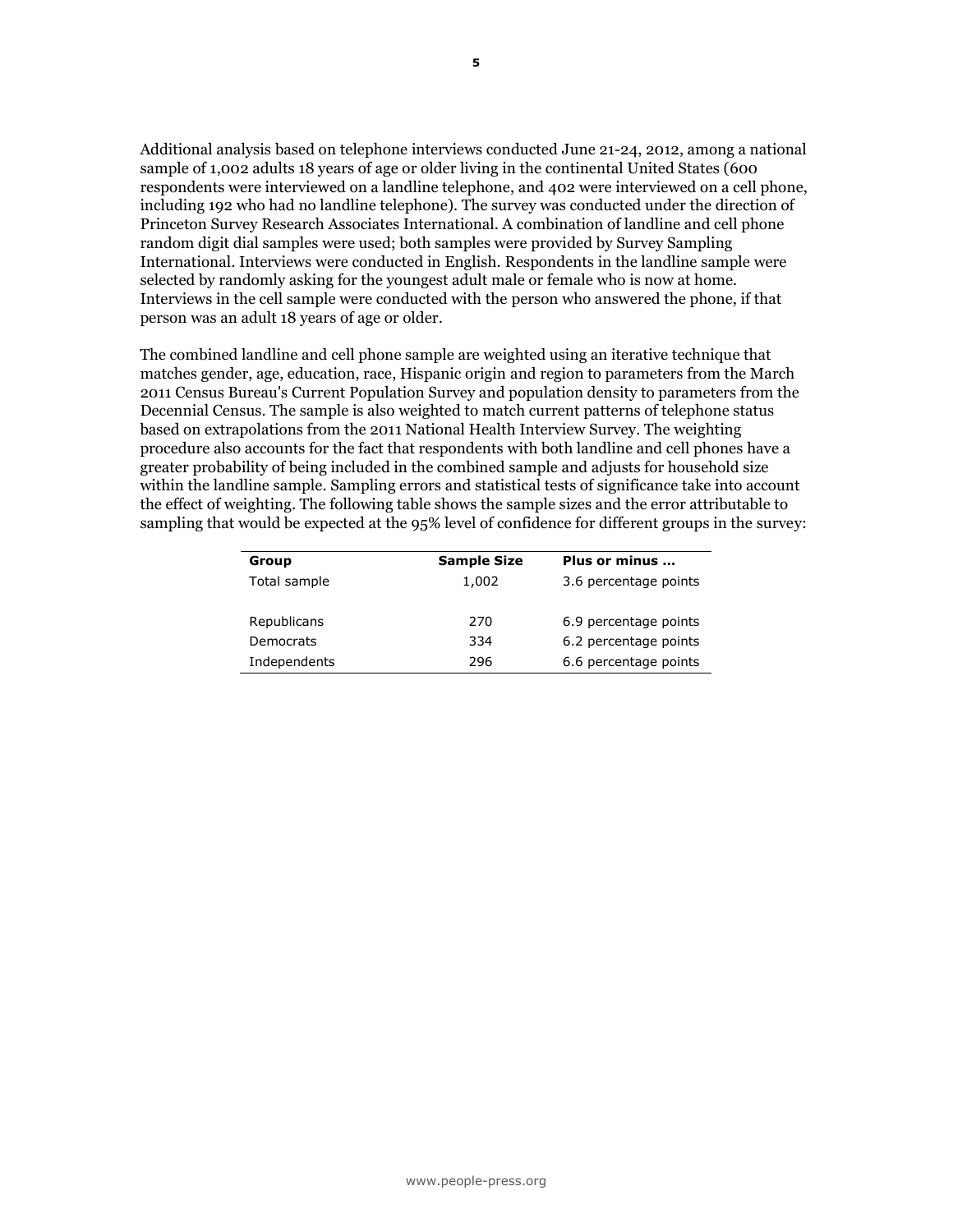## Top One-Word Reactions – "Disappointed," "Surprised" Division, Uncertainty over Court's Health Care Ruling

The public has long been divided in its opinions about the 2010 health care law. There is now a similar division of opinion over last week's Supreme Court decision to uphold the law – 40% say they disapprove of the decision, while 36% approve and nearly a quarter (24%) offer no opinion.

Despite extensive public interest in the court's ruling, just 55% of the public knows that the Supreme Court upheld most of the health care law's provisions; 45% say either that the court rejected most provisions (15%) or do not know what the court did (30%). Among those aware that the court upheld most of the law, 50% approve of the decision while 42% disapprove.

#### **Public Split over Court Decision, Many Unsure How it Ruled**

|                                                            | Total         | Rep           | Dem           | Ind           |
|------------------------------------------------------------|---------------|---------------|---------------|---------------|
| Supreme Court's<br>decision on 2010                        |               |               |               |               |
| health care law                                            | $\frac{0}{0}$ | $\frac{0}{0}$ | $\frac{0}{0}$ | $\frac{0}{0}$ |
| Approve                                                    | 36            | 13            | 66            | 32            |
| Disapprove                                                 | 40            | 70            | 15            | 42            |
| Don't know                                                 | 24            | 17            | 19            | 26            |
|                                                            | 100           | 100           | 100           | 100           |
| Did court<br>most<br>provisions in the health<br>care law? |               |               |               |               |
| Uphold                                                     | 55            | 56            | 64            | 56            |
| Reject                                                     | 15            | 19            | 11            | 13            |
| Don't know                                                 | 30            | 25            | 25            | 31            |
|                                                            | 100           | 100           | 100           | 100           |

PEW RESEARCH CENTER June 28-July 1, 2012.

The persistent partisan divisions over the law are reflected in the public's reactions to the court's June 28 decision. Seven-in-ten Republicans disapprove of the Court's decision, while 66% of Democrats approve of it. About four-in- ten (42%) independents disapprove of the ruling while 32% approve.

The latest national survey by the Pew Research Center for the People & the Press, conducted June 28 to July 1 among 1,006 adults, finds that the top single-word reactions to the court's decision are "disappointed" and "surprised." While "disappointed" is by far the top reaction among those who disapprove of the decision, "good," "surprised" and "happy" are the top words among those who approve of the ruling.

#### **One-Word Reactions to Health Care Ruling**

|                 | View of decision |                   |  |
|-----------------|------------------|-------------------|--|
| Total           | <b>Approve</b>   | <b>Disapprove</b> |  |
| 65 Disappointed | 40 Good          | 57 Disappointed   |  |
| 65 Surprised    | 31 Surprised     | 25 Surprised      |  |
| 46 Good         | 28 Happy         | 22 Disgusted      |  |
| 28 Happy        | 17 Great         | 15 Shocked        |  |
| 23 Disgusted    | 15 Satisfied     | 12 Disapprove     |  |
| 19 Shocked      | 12 Fair          | 10 Appalled       |  |
| 17 Great        | 11 Approve       | 8 Sucks           |  |

PEW RESEARCH CENTER June 28-July 1, 2012. NOTE: These are the numbers of respondents who offered each response. These are **NOT** percentages. Top responses shown; for complete list, see survey topline.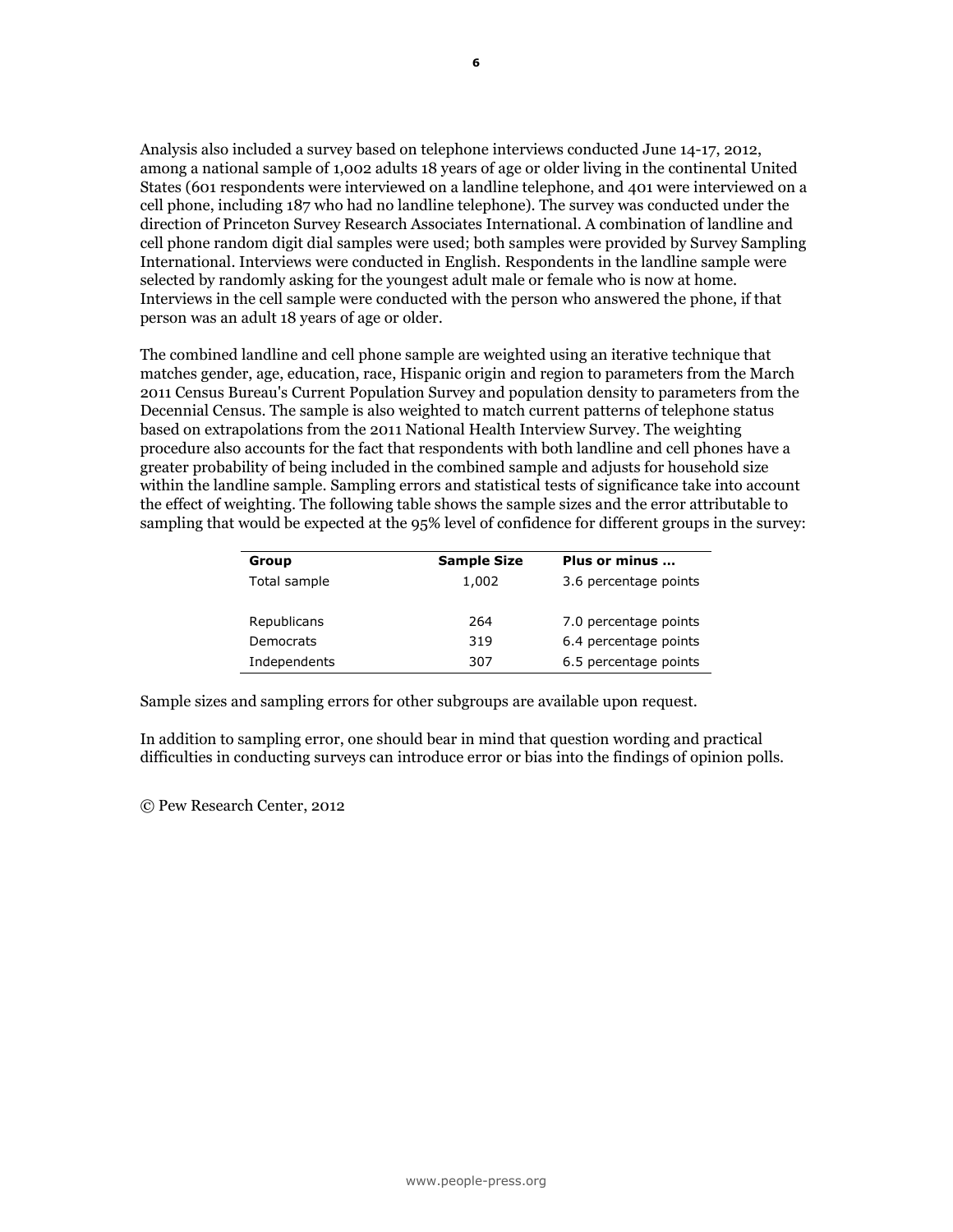The survey finds that 45% followed news about the court's decision very closely, making it the second most closely followed story of 2012 (52% tracked news about rising gas prices in March).

Among those who tracked news about the health care decision very closely, 50% approve of the decision while 45% disapprove. Among those who followed this news less closely, just 24% approve, 37% disapprove, with 39% offering no opinion.

There are substantial age differences in news interest in the decision, as well as in awareness of what the court decided. Only about quarter of those younger than 30 (24%) followed news about the court's health care decision very closely. That compares with 42% of those 30 to 49 and majorities of those 50 to 64 (56%) and 65 and older (62%).

Just 37% of those younger than 30 know that the court upheld most of the law's provisions; majorities of older age groups know that the court upheld most provisions. Majorities of those who have attended college answered this correctly, compared with 44% of those with a high school education or less. PEW RESEARCH CENTER June 28-July 1, 2012.

#### *Did court \_\_\_ most provisions in the health care law?* **Uphold Reject DK** % % % Total 55 15 30=100 18-29 37 20 43=100 30-49 54 15 31=100 50-64 67 12 22=100 65+ 62 15 23=100 College grad+ 72 8 20=100 Some college 56 14 30=100 HS or less 44 20 36=100 Republican 56 19 25=100 Democrat 64 11 25=100 Independent 56 13 31=100 *Following court decision …* Very closely **77** 13 11=100 Less closely 37 17 46=100

**Awareness of Health Care Ruling**

**2**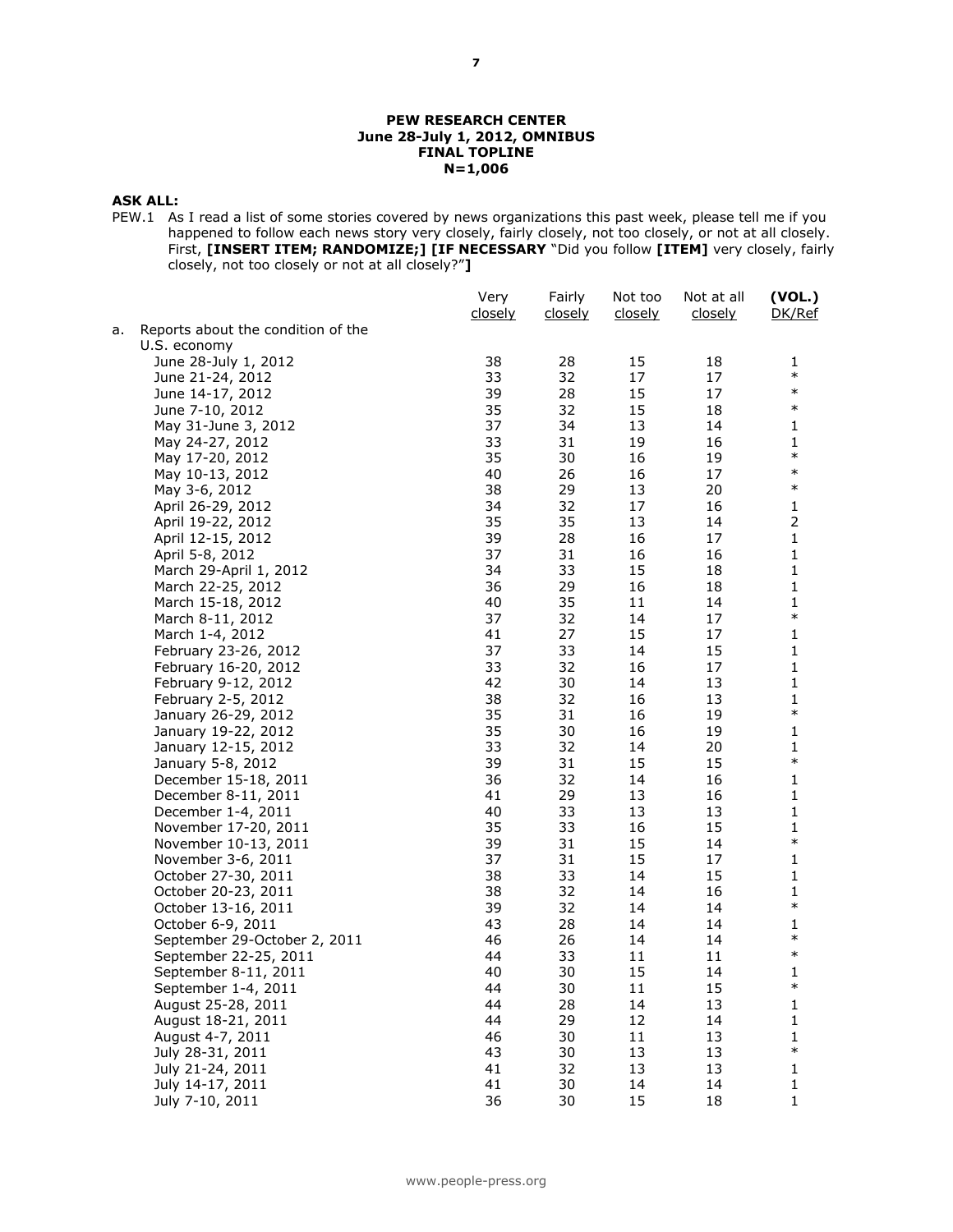### **Health Care Ruling Is June's Top Story**

The Supreme Court's health care decision is the month's most closely followed story, surpassing the economy and the presidential election. (*Public interest in stories earlier in June can be found [here](http://www.people-press.org/2012/06/12/economy-election-are-publics-top-stories/) and [here](http://www.people-press.org/2012/06/06/interest-in-foreign-news-declines/)*).

This week, there also was more interest in the court's ruling on health care than in its decision on Arizona's immigration law (29% very closely) and the House vote holding Attorney General Eric Holder in contempt for not sharing documents related to a guntrafficking investigation (22% very closely).

Interest in the presidential election has remained fairly stable over the past few weeks. From June 28-July 1, 32% tracked news about the election very closely.

#### **Interest in Health Care Ruling Surpasses Other Recent News**

*% following each story very closely* **June 28-July 1**



PEW RESEARCH CENTER June 14-17, 2012; June 21-24, 2012; June 28-July 1, 2012.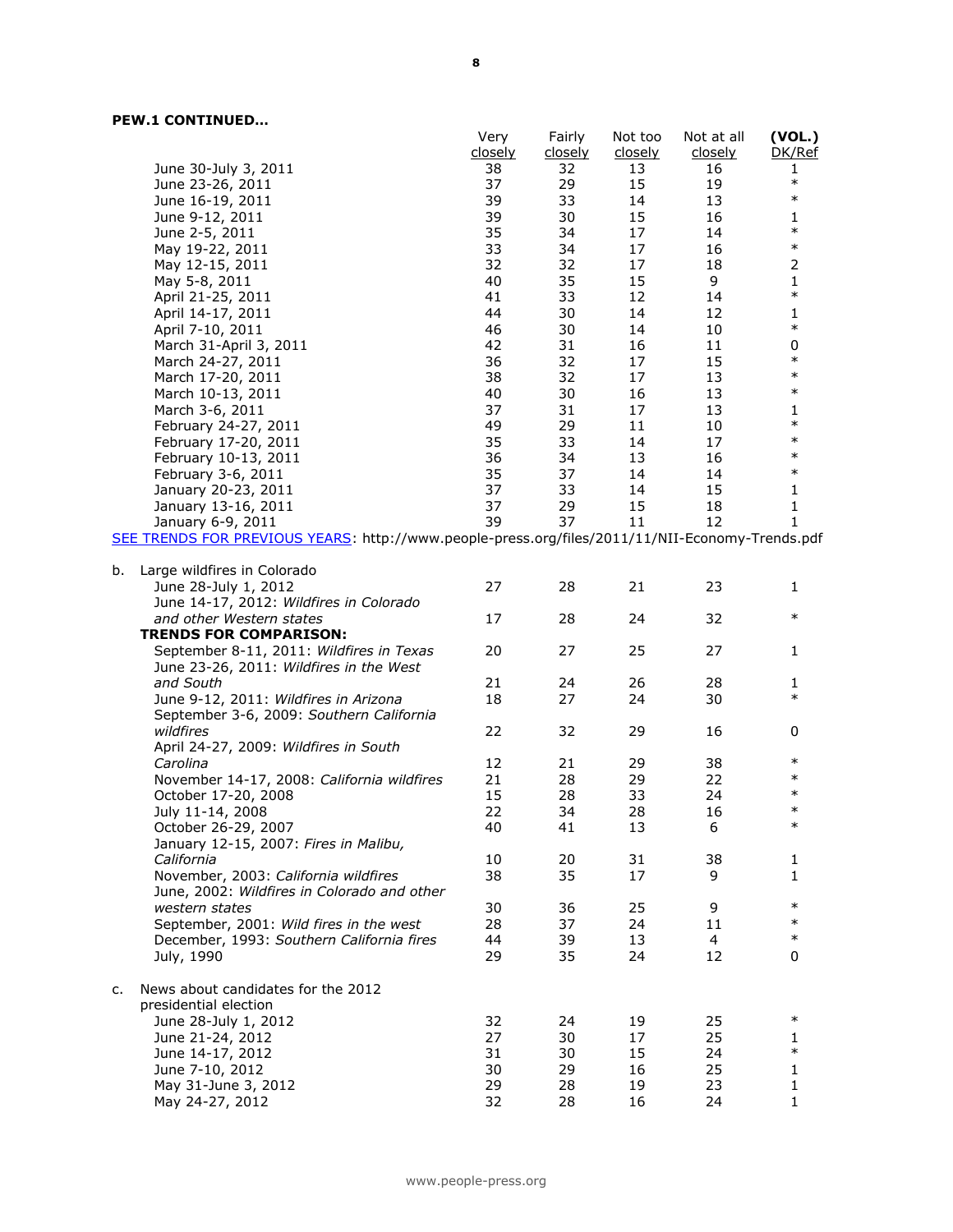### **About the News Interest Index**

The *News Interest Index* is a weekly survey conducted by the Pew Research Center for the People & the Press aimed at gauging the public's interest in and reaction to major news events. The News Interest Index survey collects data from Thursday through Sunday to gauge public interest in the most covered stories of the week.

Most of the analysis in this report is based on telephone interviews conducted June 28-July 1, 2012, among a national sample of 1,006 adults 18 years of age or older living in the continental United States (627 respondents were interviewed on a landline telephone, and 379 were interviewed on a cell phone, including 185 who had no landline telephone). The survey was conducted under the direction of Princeton Survey Research Associates International. A combination of landline and cell phone random digit dial samples were used; both samples were provided by Survey Sampling International. Interviews were conducted in English. Respondents in the landline sample were selected by randomly asking for the youngest adult male or female who is now at home. Interviews in the cell sample were conducted with the person who answered the phone, if that person was an adult 18 years of age or older.

The combined landline and cell phone sample are weighted using an iterative technique that matches gender, age, education, race, Hispanic origin and region to parameters from the March 2011 Census Bureau's Current Population Survey and population density to parameters from the Decennial Census. The sample is also weighted to match current patterns of telephone status based on extrapolations from the 2011 National Health Interview Survey. The weighting procedure also accounts for the fact that respondents with both landline and cell phones have a greater probability of being included in the combined sample and adjusts for household size within the landline sample. Sampling errors and statistical tests of significance take into account the effect of weighting. The following table shows the sample sizes and the error attributable to sampling that would be expected at the 95% level of confidence for different groups in the survey:

| Group        | <b>Sample Size</b> | Plus or minus         |
|--------------|--------------------|-----------------------|
| Total sample | 1,006              | 3.6 percentage points |
|              |                    |                       |
| Republicans  | 297                | 6.6 percentage points |
| Democrats    | 286                | 6.8 percentage points |
| Independents | 322                | 6.4 percentage points |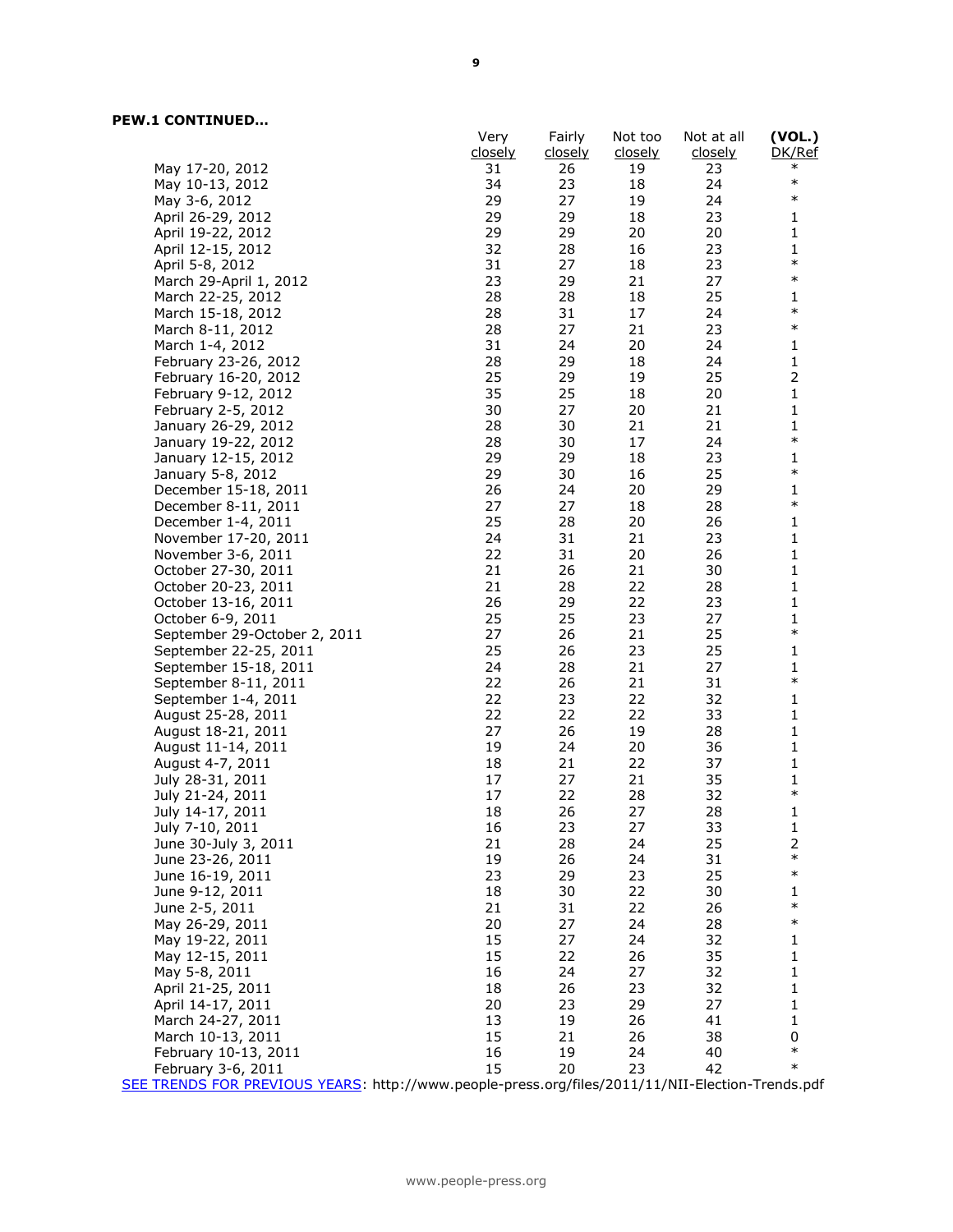Additional analysis based on telephone interviews conducted June 21-24, 2012, among a national sample of 1,002 adults 18 years of age or older living in the continental United States (600 respondents were interviewed on a landline telephone, and 402 were interviewed on a cell phone, including 192 who had no landline telephone). The survey was conducted under the direction of Princeton Survey Research Associates International. A combination of landline and cell phone random digit dial samples were used; both samples were provided by Survey Sampling International. Interviews were conducted in English. Respondents in the landline sample were selected by randomly asking for the youngest adult male or female who is now at home. Interviews in the cell sample were conducted with the person who answered the phone, if that person was an adult 18 years of age or older.

The combined landline and cell phone sample are weighted using an iterative technique that matches gender, age, education, race, Hispanic origin and region to parameters from the March 2011 Census Bureau's Current Population Survey and population density to parameters from the Decennial Census. The sample is also weighted to match current patterns of telephone status based on extrapolations from the 2011 National Health Interview Survey. The weighting procedure also accounts for the fact that respondents with both landline and cell phones have a greater probability of being included in the combined sample and adjusts for household size within the landline sample. Sampling errors and statistical tests of significance take into account the effect of weighting. The following table shows the sample sizes and the error attributable to sampling that would be expected at the 95% level of confidence for different groups in the survey:

| Group        | <b>Sample Size</b> | Plus or minus         |
|--------------|--------------------|-----------------------|
| Total sample | 1,002              | 3.6 percentage points |
|              |                    |                       |
| Republicans  | 270                | 6.9 percentage points |
| Democrats    | 334                | 6.2 percentage points |
| Independents | 296                | 6.6 percentage points |